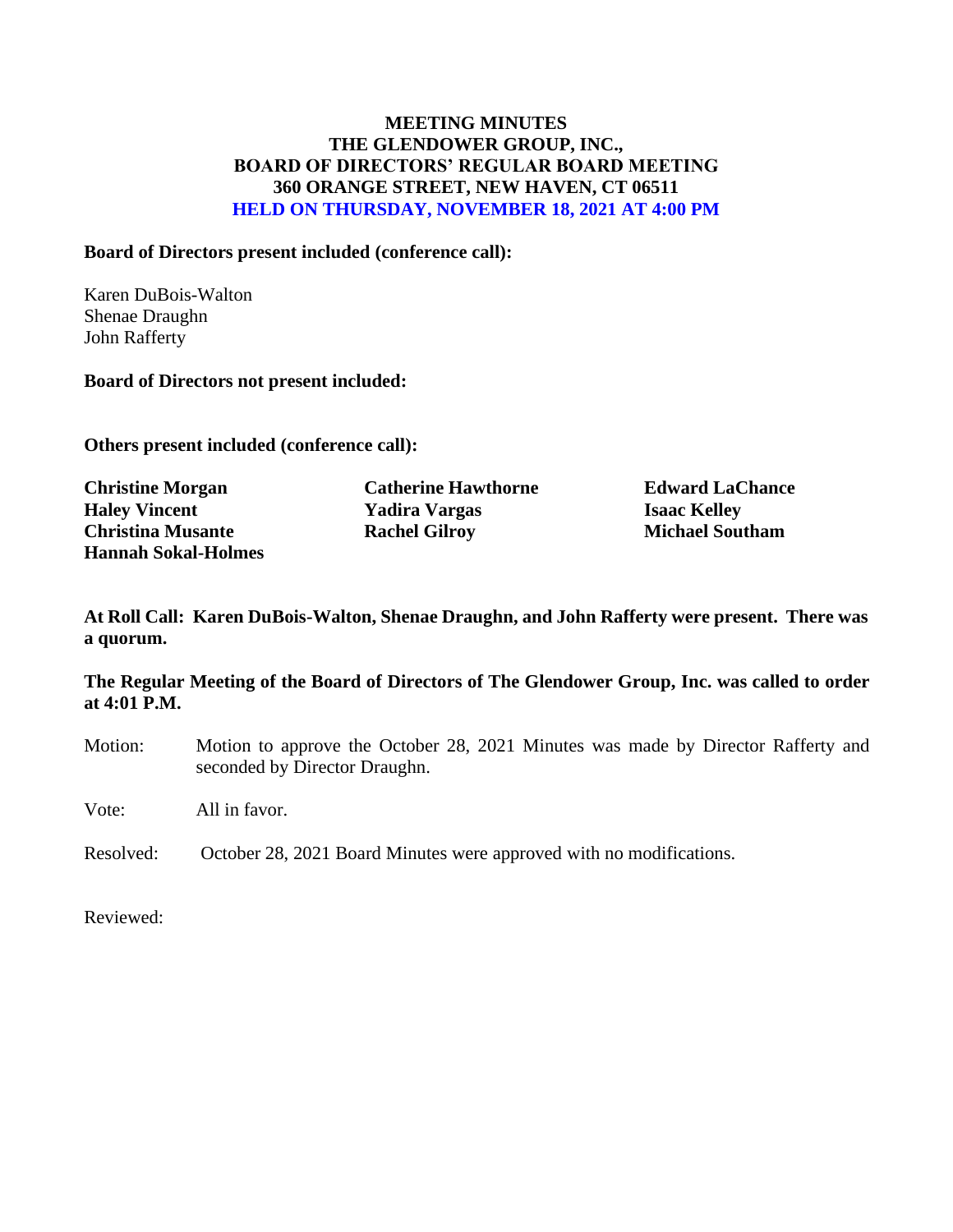## **THE GLENDOWER GROUP, INC.**

#### **Resolution Number -GG 11-29/21-R**

## **RESOLUTION AUTHORIZING CONTRACT AWARD TO MONTAGNO CONSTRUCTION, INC. FOR GENERAL CONTRACTOR FOR VALLEY STREET TOWNHOMES FOR COMPLETION OF 14 CONSECUTIVE MONTHS FROM THE NOTICE TO PROCEED**

**WHEREAS,** ECC/HANH determined a need for a general contractor for Valley Street Townhomes located at 250 Valley Street, New Haven, CT; and

**WHEREAS,** The ECC/HANH executed a Memorandum of Agreement with its instrumentality, The Glendower Group, Inc. (Glendower), to carry out development efforts; and

**WHEREAS,** on July 28, 2021, ECC/HANH publicly issued Invitation for Bid **GG-21-IFB-522** General Contractor for Valley Street Townhomes; and

**WHEREAS,** bids were due September 17, 2021; and

**WHEREAS,** Glendower received and reviewed the following bids: PAC Group, LLC, Viking Construction, Inc., Montagno Construction, Inc, LaRosa Building Group, LLC, Enterprise Builders, Inc., A.Prete Construction, and Newfield Contraction Group, LLC; and

**WHEREAS,** Glendower is recommending contract award to Montagno Construction, Inc., the lowest responsive and responsible bidder, in the amount not to exceed of \$16,099,840.00; and

**WHEREAS,** we request Board of Directors authorization to execute a contract with Montagno Construction, Inc., in an amount not to succeed of \$16,099,840.00 for General Contractor for Valley Street Townhomes for Completion of 14 Consecutive Months from the Notice to Proceed.

# **NOW, THEREFORE, BE IT RESOLVED BY THE BOARD OF DIRECTORS OF THE GLENDOWER GROUP THAT:**

- 1. The award of contract **GG-21-IFB-522** to **Montagno Construction Company, Inc.** in an amount not to exceed of \$16,099,840.00 for General Contractor for Valley Street Townhomes for Completion of 14 Consecutive Months from the Notice to Proceed is hereby authorized.
- 2. The President be and hereby is authorized, empowered and directed to execute and deliver an agreement and expend the authorized funds.
- 3. The President be and hereby is authorized, empowered and directed to take any and all such ancillary action necessary and appropriate to fulfill the intent of the foregoing.
- 4. The resolution shall take effect immediately.